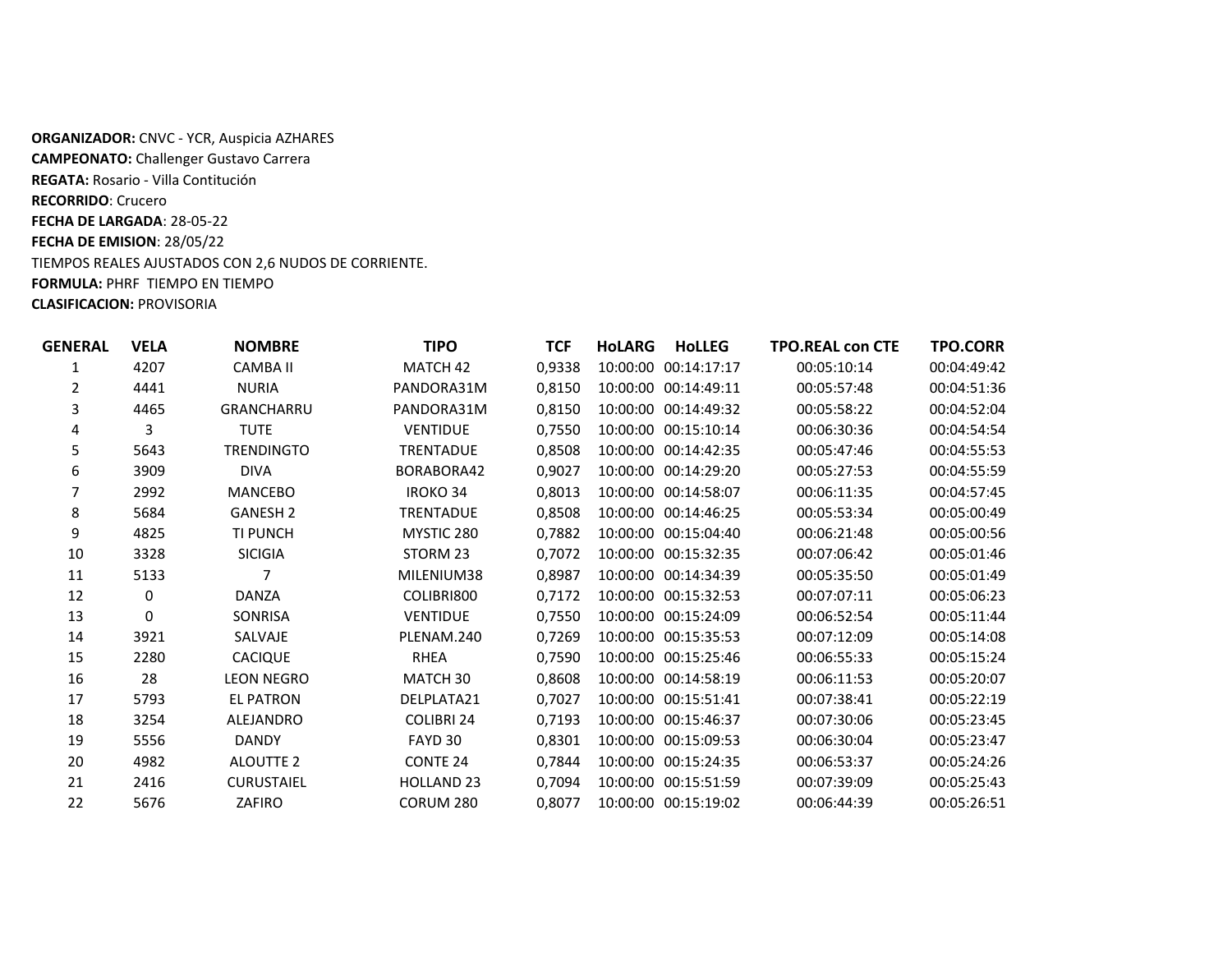| 23 | 0        | QUETZALCOA       | M.FRERS             | 0,6735 | 10:00:00 00:16:07:35 | 00:08:06:04 | 00:05:27:22 |
|----|----------|------------------|---------------------|--------|----------------------|-------------|-------------|
| 24 | 4364     | <b>EL AGUJA</b>  | PANDORA31I          | 0,8371 | 10:00:00 00:15:11:33 | 00:06:32:42 | 00:05:28:43 |
| 25 | 0        | PEGASUS          | <b>TRENTADUE</b>    | 0,8508 | 10:00:00 00:15:08:28 | 00:06:27:48 | 00:05:29:56 |
| 26 | $\Omega$ | <b>MEMPHIS</b>   | CORUM 280           | 0,8077 | 10:00:00 00:15:24:52 | 00:06:54:06 | 00:05:34:28 |
| 27 | 5724     | <b>TIPUFO</b>    | MASTRA24 R          | 0,7448 | 10:00:00 00:15:47:32 | 00:07:31:37 | 00:05:36:22 |
| 28 | 3646     | TARAMBANA        | <b>COLIBRI 24</b>   | 0,7193 | 10:00:00 00:15:57:00 | 00:07:47:45 | 00:05:36:27 |
| 29 | 2090     | <b>INSOLENTE</b> | H 20                | 0,6355 | 10:00:00 00:16:36:03 | 00:08:57:07 | 00:05:41:20 |
| 30 | 0        | <b>DESTINO</b>   | CONTE <sub>24</sub> | 0,7844 | 10:00:00 00:15:37:51 | 00:07:15:25 | 00:05:41:33 |
| 31 | 7        | <b>MAMBO</b>     | VENTIDUE            | 0,7550 | 10:00:00 00:15:48:38 | 00:07:33:28 | 00:05:42:22 |
| 32 | 0        | ÑANDEYARA5       | <b>VENTIDUE</b>     | 0,7550 | 10:00:00 00:15:49:39 | 00:07:35:11 | 00:05:43:40 |
| 33 | 5538     | SILVESTRE        | TRACK 24            | 0,6637 | 10:00:00 00:16:26:28 | 00:08:39:40 | 00:05:44:54 |
| 34 | 0        | <b>EMILIA</b>    | 175                 | 0,7873 | 10:00:00 00:15:40:29 | 00:07:19:48 | 00:05:46:16 |
| 35 | 3359     | <b>VANISU II</b> | BORABORA26          | 0,7204 | 10:00:00 00:16:07:48 | 00:08:06:26 | 00:05:50:26 |
| 36 | 3920     | SAFADO           | <b>PK 22</b>        | 0,7248 | 10:00:00 00:16:06:57 | 00:08:04:59 | 00:05:51:31 |
| 37 | 2874     | LAURA            | DANGELO24C          | 0,6819 | 10:00:00 00:16:24:27 | 00:08:36:00 | 00:05:51:52 |
| 38 | 4562     | <b>GENESIS 3</b> | <b>QUANTUM 26</b>   | 0,8212 | 10:00:00 00:15:34:07 | 00:07:09:12 | 00:05:52:28 |
| 39 | 3159     | <b>TIARE</b>     | BORABORA26          | 0,7290 | 10:00:00 00:16:06:43 | 00:08:04:34 | 00:05:53:15 |
| 40 | 0        | <b>FANNY</b>     | H 20                | 0,6355 | 10:00:00 00:16:46:26 | 00:09:16:24 | 00:05:53:35 |
| 41 | 4043     | <b>LIBERO</b>    | DANGELO24C          | 0,6819 | 10:00:00 00:16:27:30 | 00:08:41:31 | 00:05:55:37 |
| 42 | 5104     | <b>PIANTAO</b>   | MAGIC 33            | 0,8583 | 10:00:00 00:15:26:17 | 00:06:56:23 | 00:05:57:23 |
| 43 | $\Omega$ | EL CERDITO       | CORUM 280           | 0,7985 | 10:00:00 00:15:49:30 | 00:07:34:58 | 00:06:03:17 |
| 44 | 5241     | E-YARA           | MAGIC 33            | 0,8583 | 10:00:00 00:15:30:40 | 00:07:03:31 | 00:06:03:31 |
| 45 | 0        | ÑANDEY           | ALBA19              | 0,6550 | 10:00:00 00:16:48:08 | 00:09:19:37 | 00:06:06:33 |
| 46 | 3653     | <b>PUXADOR</b>   | PETERSON34          | 0,7699 | 10:00:00 00:16:04:05 | 00:07:59:58 | 00:06:09:31 |
| 47 | 5099     | MAERS 1          | <b>GP BILLOCH</b>   | 0,8789 | 10:00:00 00:15:31:26 | 00:07:04:48 | 00:06:13:21 |
| 48 | 2618     | SABANDIJA2       | MIURA 25            | 0,6674 | 10:00:00 00:16:52:37 | 00:09:28:05 | 00:06:19:09 |
| 49 | 0        | <b>INDIGENA</b>  | MAGIC 26            | 0,7748 | 10:00:00 00:16:10:57 | 00:08:11:58 | 00:06:21:11 |
| 50 | 0        | SHINDA II        | PUNTADESTE          | 0,7509 | 10:00:00 00:16:20:39 | 00:08:29:11 | 00:06:22:21 |
| 51 | 0        | <b>MENTA</b>     | <b>PLENA2304</b>    | 0,6913 | 10:00:00 00:16:45:48 | 00:09:15:14 | 00:06:23:50 |
| 52 | 318      | <b>COMPINCHE</b> | H 20                | 0,6355 | 10:00:00 00:17:11:26 | 00:10:04:22 | 00:06:24:05 |
| 53 | 0        | <b>GUAMBIA</b>   | DANGELO30C          | 0,7519 | 10:00:00 00:16:25:37 | 00:08:38:07 | 00:06:29:35 |
| 54 | 4405     | <b>BUEN BOY</b>  | DELPLATA21          | 0,7027 | 10:00:00 00:16:47:47 | 00:09:18:56 | 00:06:32:46 |
| 55 | 0        | <b>GABBIANO</b>  | BENETEAU43          | 0,8740 | 10:00:00 00:15:48:22 | 00:07:33:01 | 00:06:35:56 |